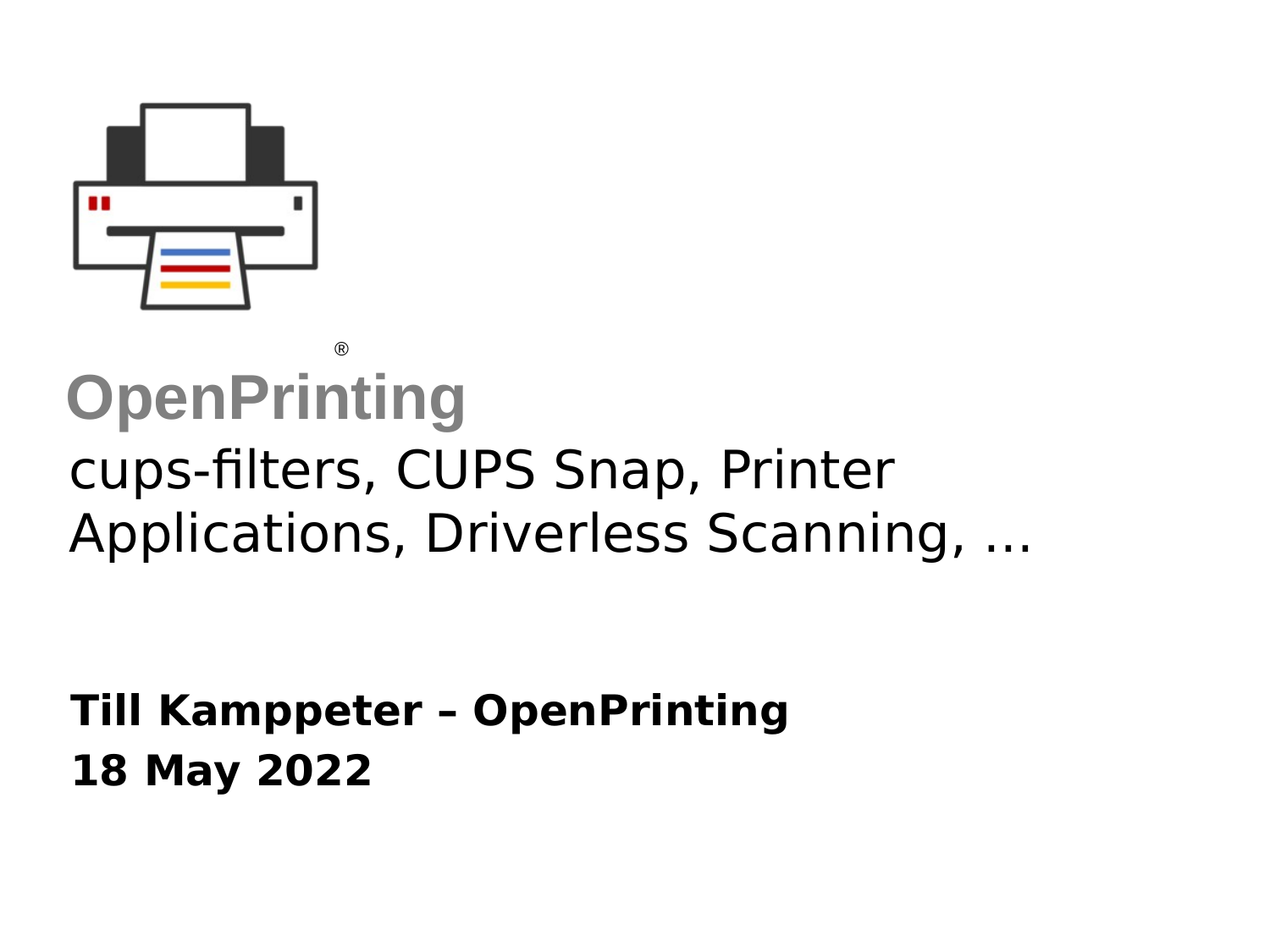

- **cups-filters takes up everything from CUPS which Mac OS X does not need** (CUPS 1.6.x)
	- Started end of 2011 by OpenPrinting, **overtaking most of CUPS' filters**
	- Switched filters over from PostScript-centric to **PDF-centric workflow**
	- **cups-browsed** introduced end of 2012, to introduce **browsing of DNS-SD-advertised remote CUPS queues**, as CUPS dropped its own broadcasting/browsing
	- **11** years of **further development** added things like driverless printing support, clustering, support for Printer Applications, IPP standards, PPD-less...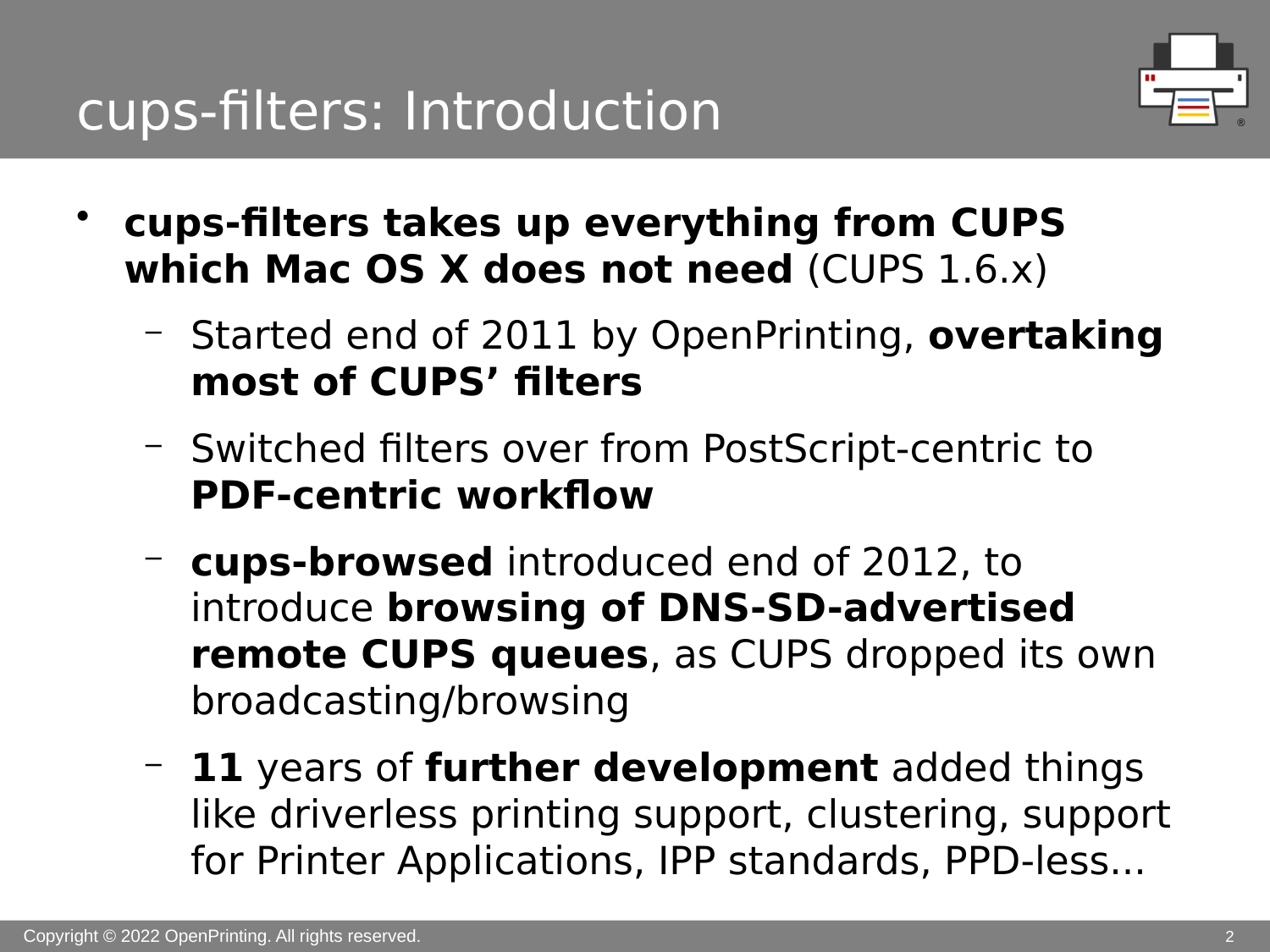

#### ● **General**

- Converted **all CUPS filters** into **filter functions**
- Filter functions work **without PPDs** (use IPP attrib.)
- Use **parameters** instead of environment variables
- All logging into log function, no leaks into stderr
- **New filter functions**
	- **CfFilterPWGToRaster()**
		- **Apple**/**PWG** Raster → **CUPS**/Apple/PWG Raster
		- **Completely streaming**
		- For **Printer Applications** to **stream** into "**rasterto…**" CUPS filters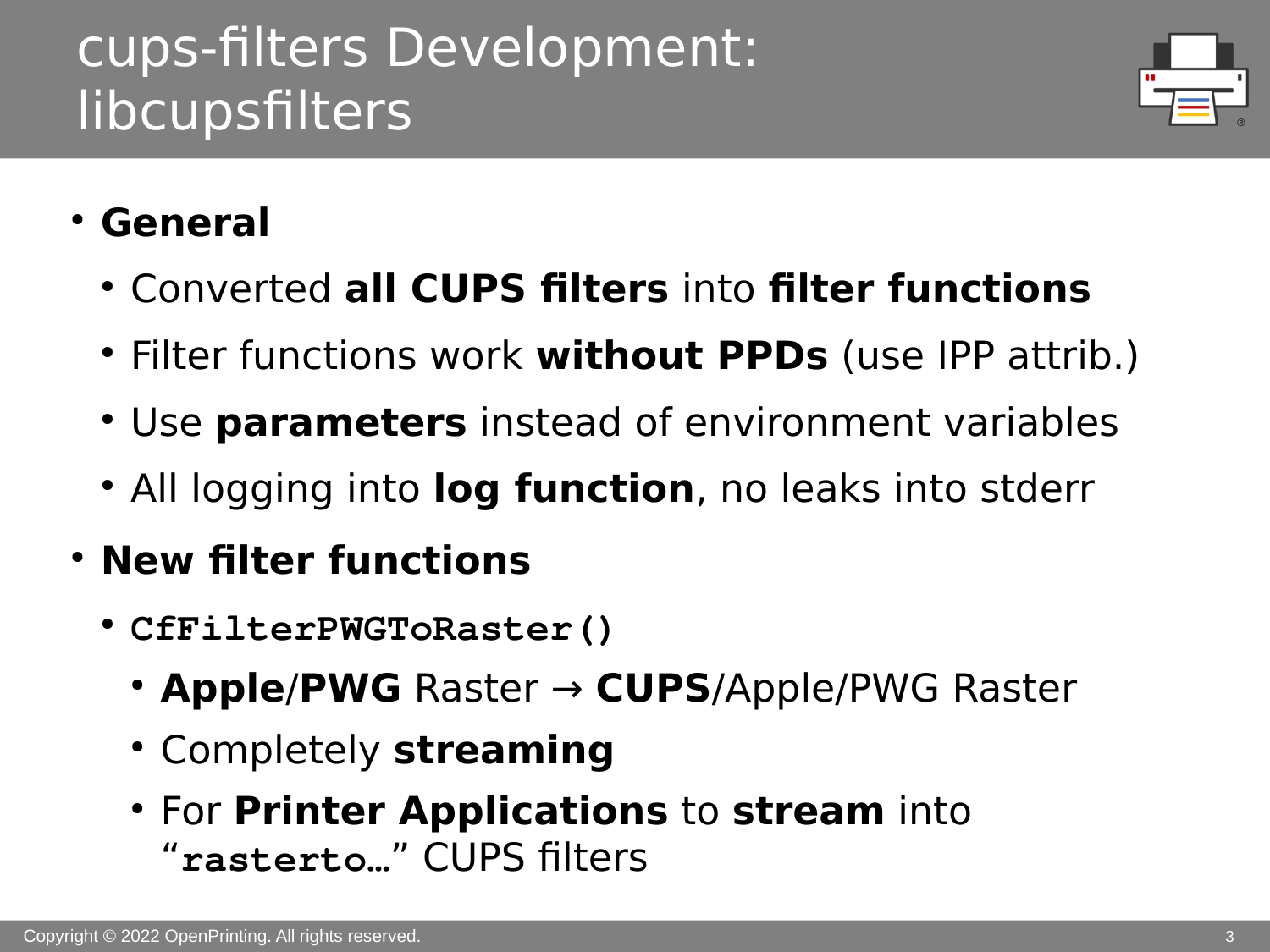

- **New filter functions**
	- **cfFilterUniversal()**
		- **Filter to convert any format to any other**
		- **Internally calls chains of filter functions**
		- CUPS needs only to call **one filter executable**
	- **cfFilterExternalCUPS()**
		- **Calls classic CUPS filters/backends**
		- Call **drivers (also proprietary)** from Printer Apps
		- **Emulates complete CUPS environment**, including env variables, back/side channel, ...
		- Call backends also in **discovery mode**
		- Extensively used by **pappl-retrofit**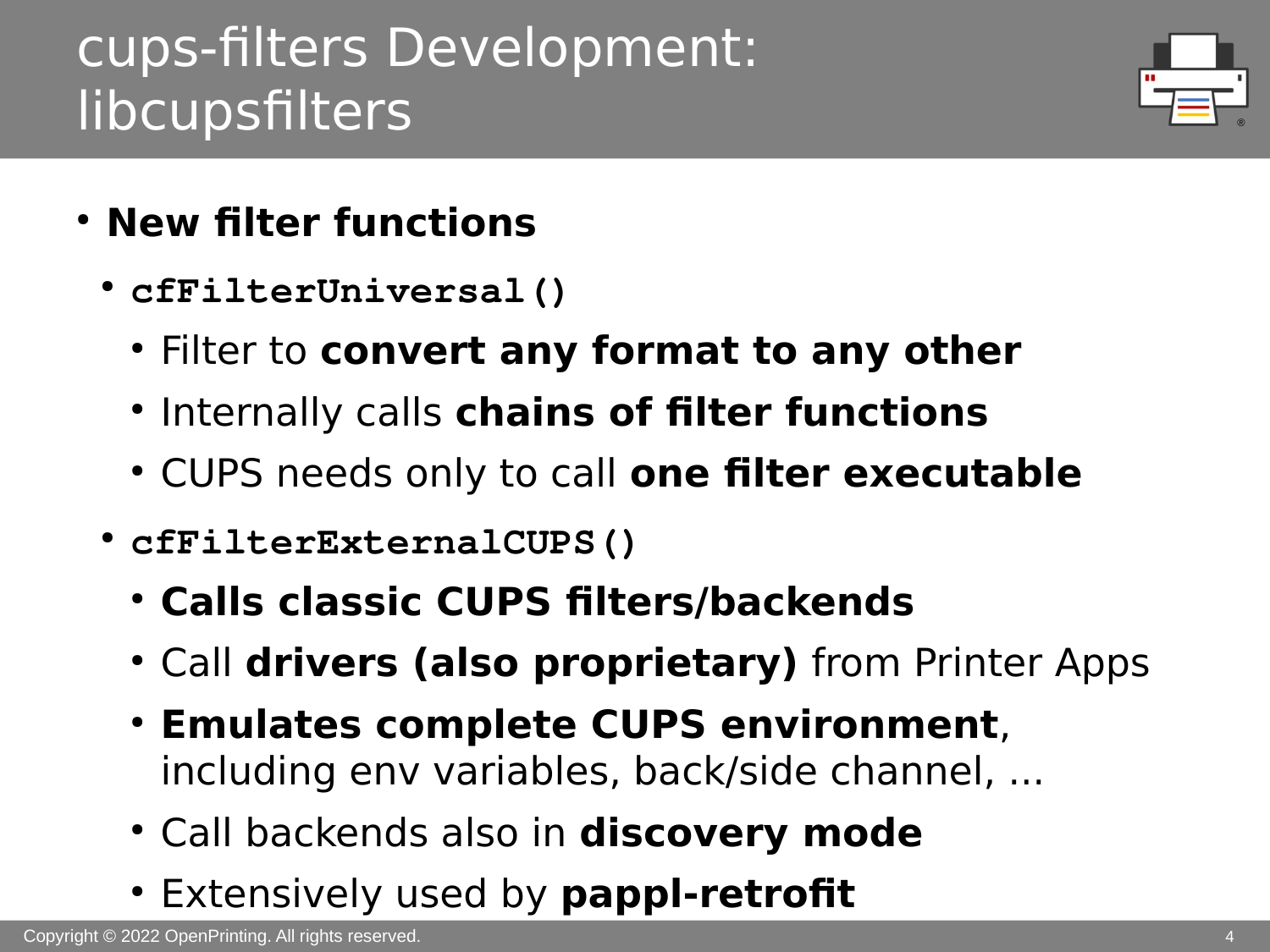

- **Improvements and Fixes** 
	- **Auto-selection of color space and depth**
		- Filter gets **print-color-mode** and **print-quality**
		- and **Apple/PWG-Raster/PCLm** printer IPP attrs
		- → Filter determines needed color space/depth
		- **But:** PDF jobs do not provide color space info
	- **All driverless formats by Ghostscript** 
		- **Added Apple Raster output** to GS 9.56.0
		- Feature requests for **streaming PCLm/raster PDF** and also **gray PCLm** got accepted for GS 9.56.0
		- **cfFilterGhostsript()** outputs **all formats** now
		- $\bullet \rightarrow$  Simplifies filter chains, streaming Raster  $\rightarrow$  PDF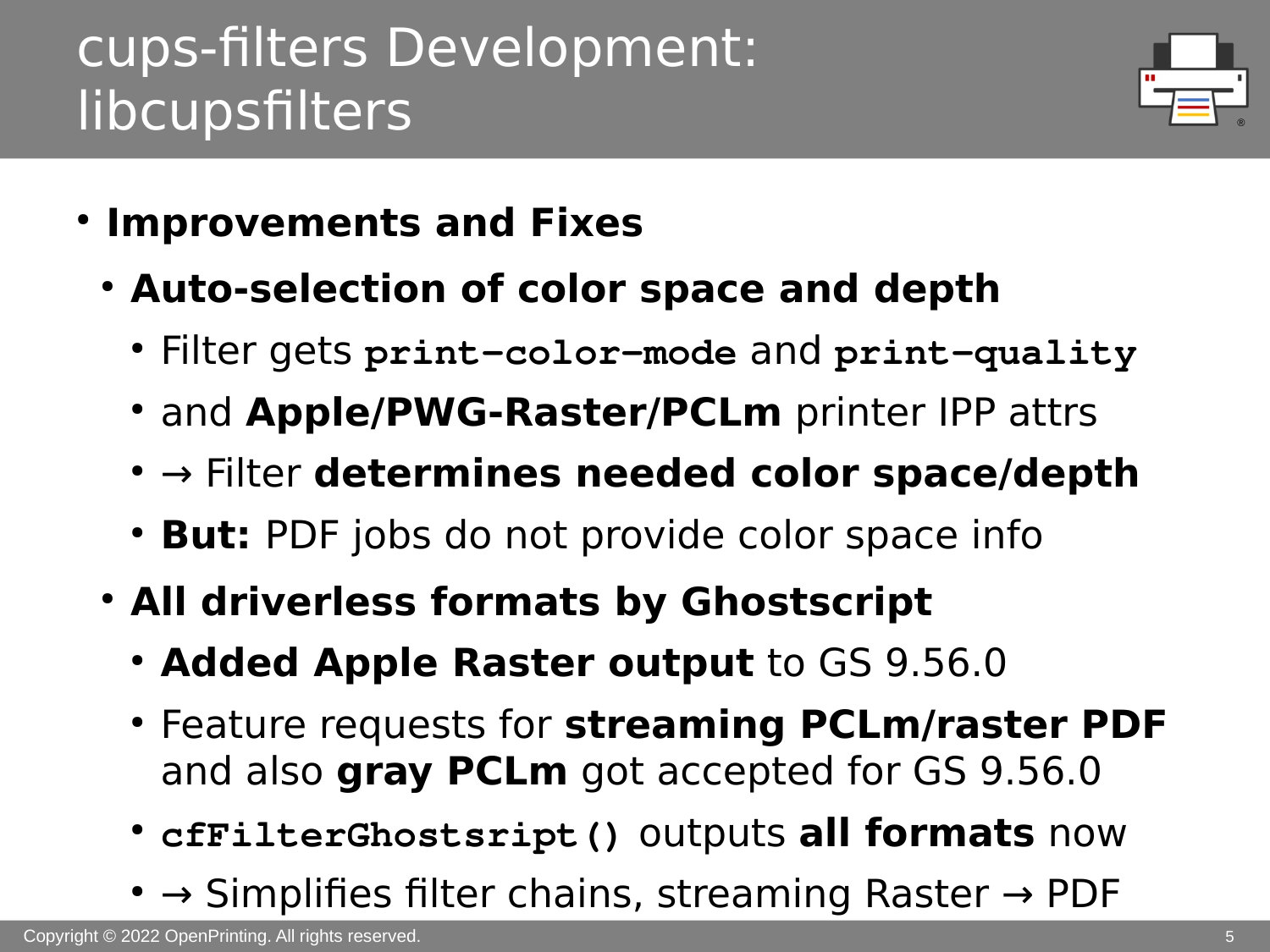

- **Improvements and Fixes** 
	- **Streaming of data through filters**
		- On-demand via "**filter-streaming-mode**" option
		- **cfFilterGhostscript()**, **foomatic-rip**: Assume PostScript input, skip zero-page check
		- **cfFilterGhostscript()**: Use PCLm and raster PDF to stream Raster input to PDF
		- **cfFilterPDFToPDF()**: Skip QPDF treament, only insert JCL
	- **CfFilterPDFToPDF()**, **cfFilterImageTo...()**: Fixed page geometry: **print-scaling**, **number-up**, longedge-first, **landscape**, **orientation-requested** ...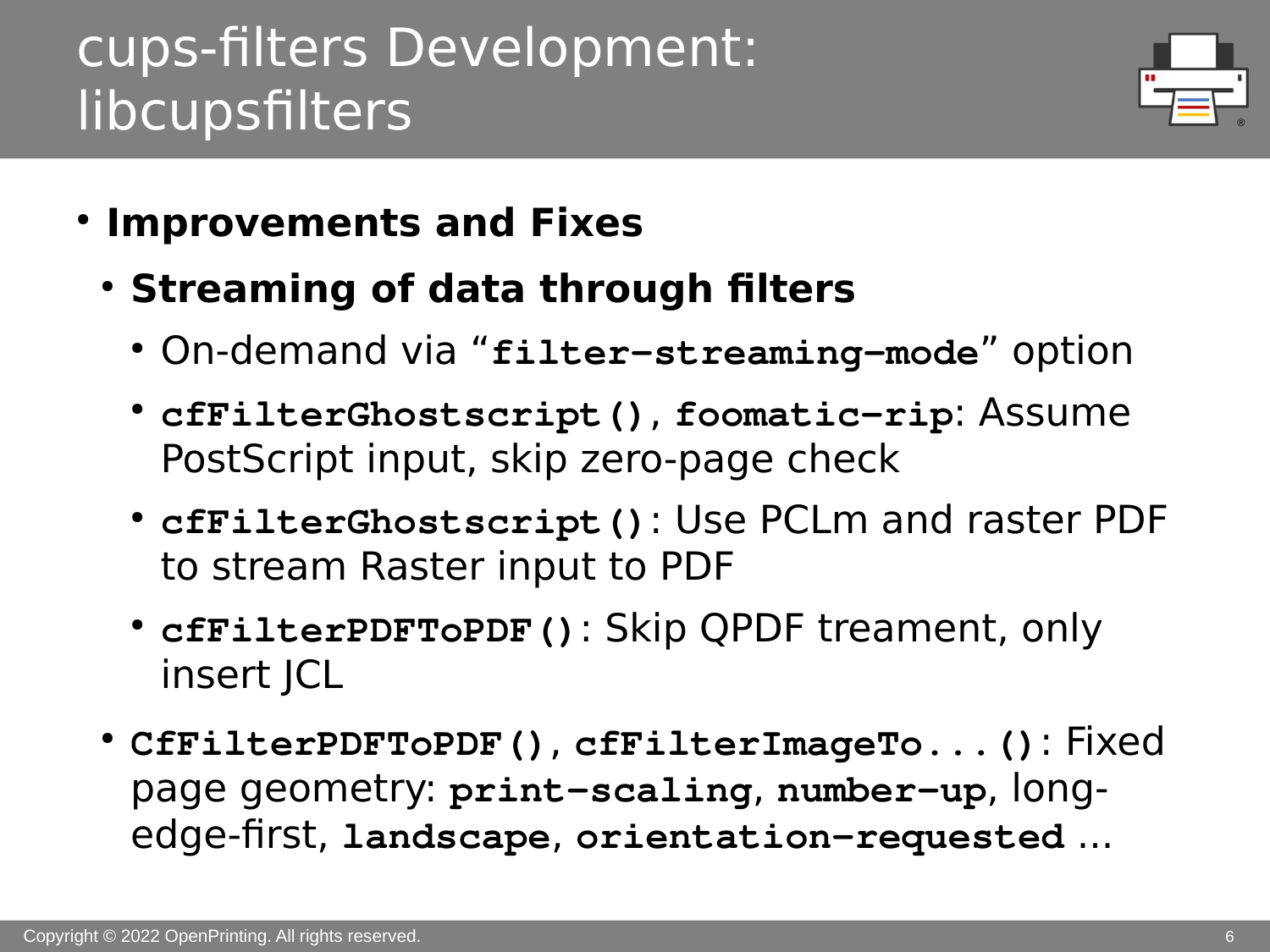# cups-filters Development: libppd



- **Auto-selecting best PPD option settings for job IPP attributes**
	- On loading PPD create **PPD option preset** for each
		- combo of **print-color-mode** and **print-quality**
		- value of **print-content-optimize**
	- **Auto-creation algorithm** finding **best settings** for  $\sim$ 10000 PPDs, no pre-building, no hand-editing
	- Used by the **retro-fitting Printer Applications**
	- Gets **best from classic drivers/PPDs with 3 job IPP attributes**, ideal for simplified print dialogs
- **Added "\*.drv" PPD compiling from CUPS**
	- Easier retro-fitting of CUPS drivers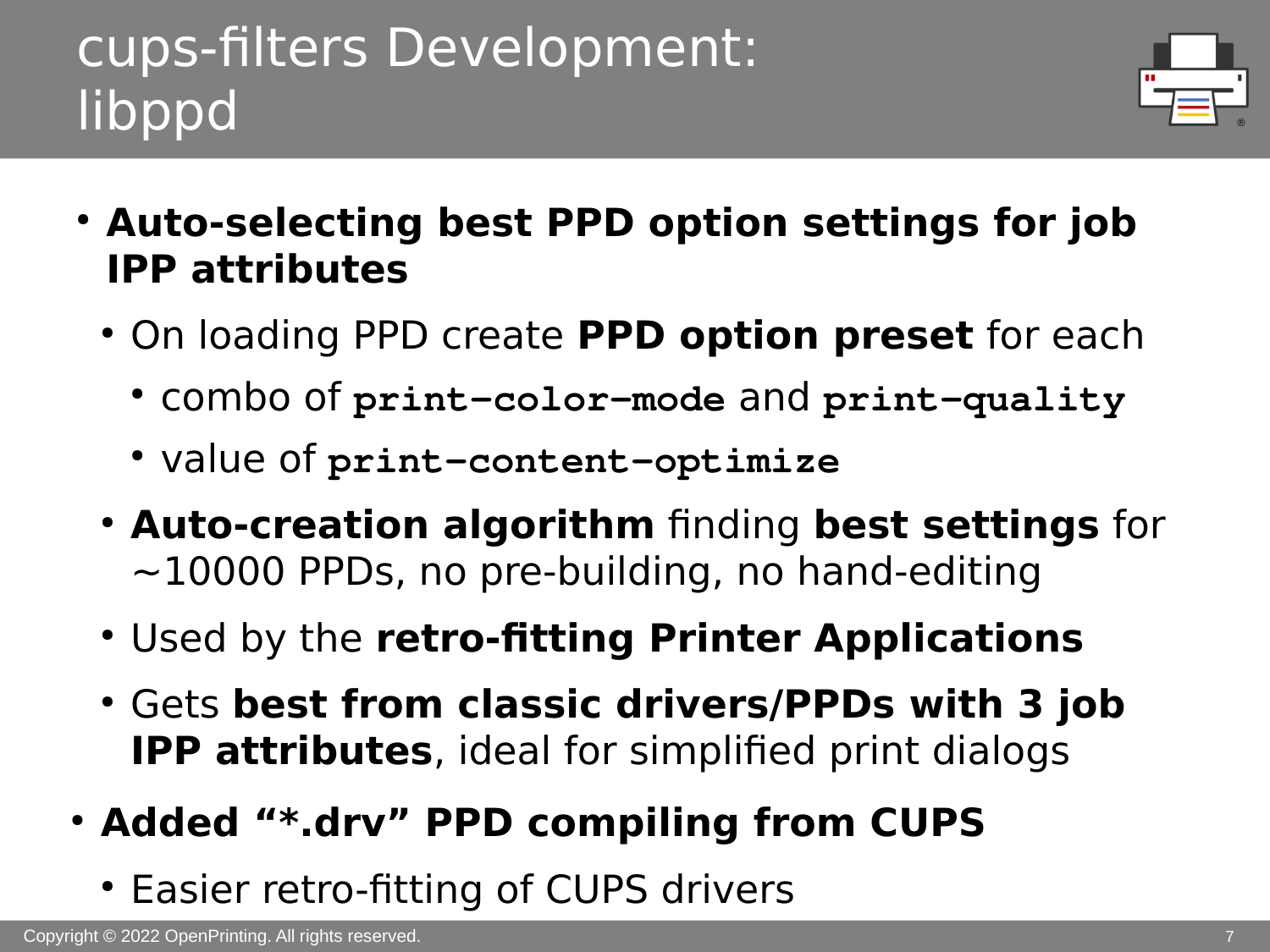# cups-filters Development: cups-browsed



- **implicitclass backend:** Using **filter functions** via **cfFilterUniversal()**, not external executables
- **implicitclass backend: Querying destination printer via IPP** for correct properties, now rasteronly printers as destination work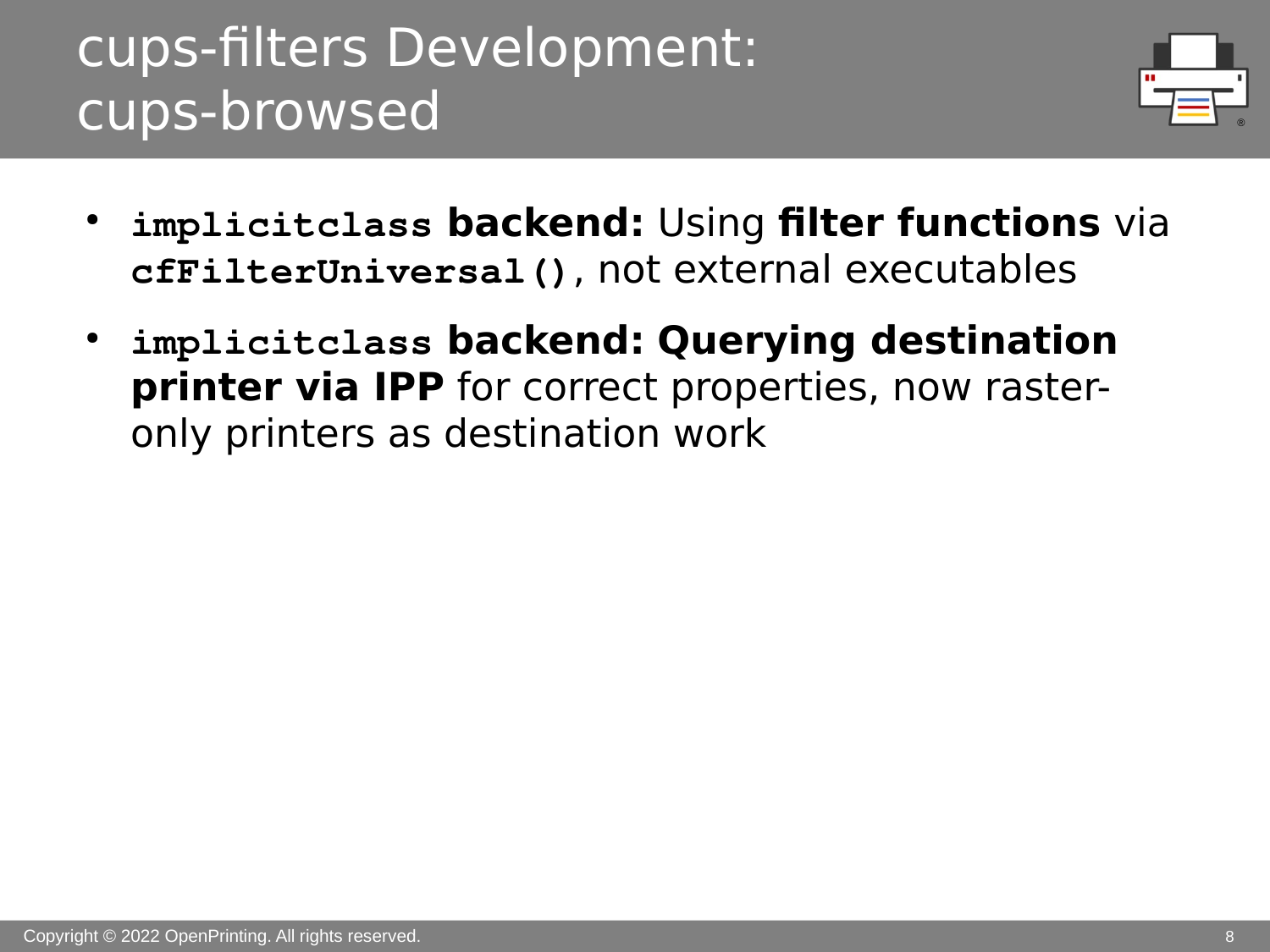# cups-filters Development: cups-browsed



- **Planned**
	- **Avahi browsing/resolving optimization**: Get rid of unneeded, time-consuming resolving
	- Separate cups-browsed from cups-filters, into **own OpenPrinting GitHub project**
	- Separate cups-browsed from CUPS Snap into **own Snap**
	- Turn cups-browsed into a **Printer Application**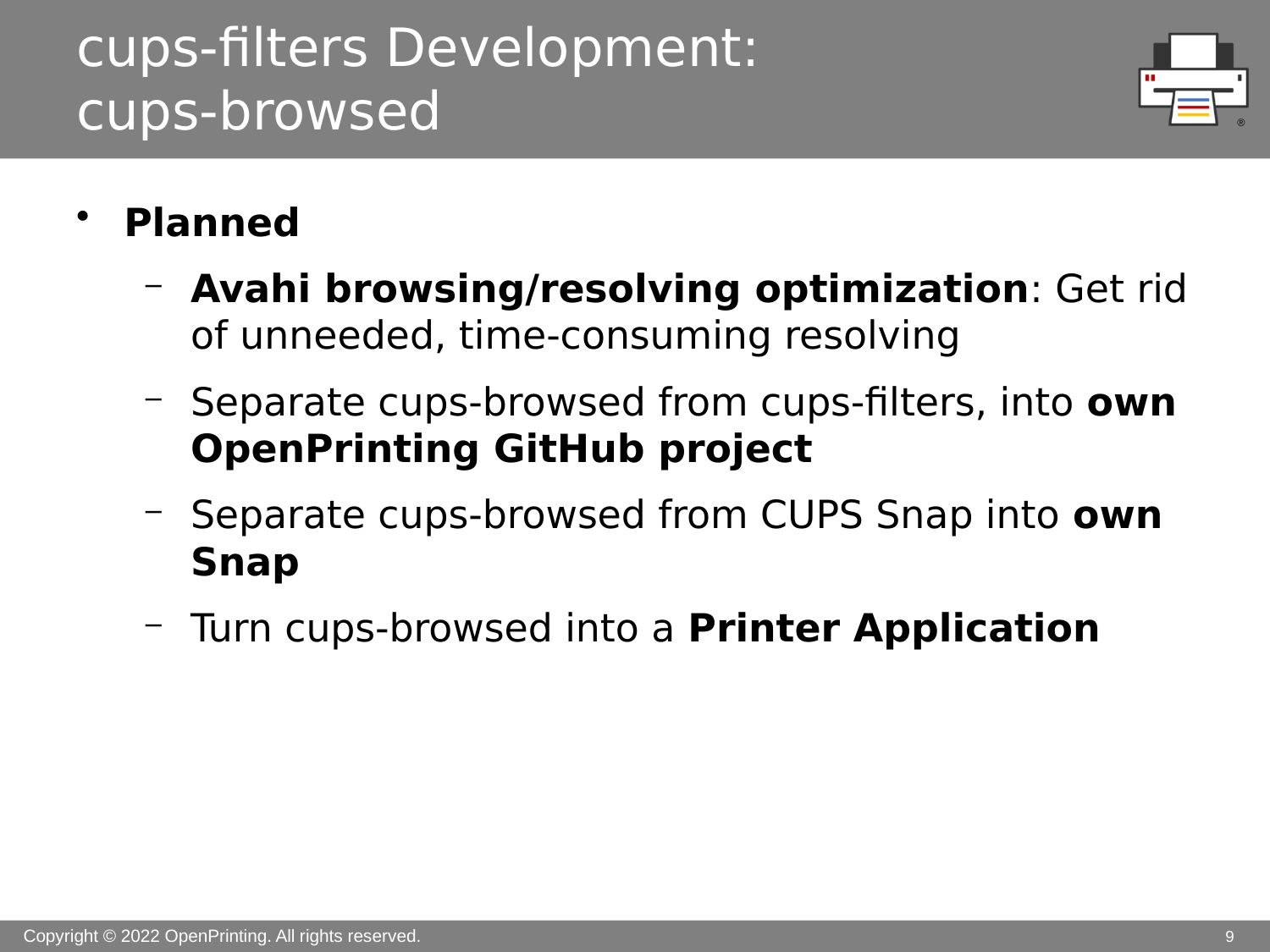# cups-filters Development:  $1.x \rightarrow 2.x$



- **License change** to **Apache 2.0 + (L)GPL2 exception**, same as CUPS (approved by contributors)
- **Cleaned up naming style to match CUPS:** 
	- API functions: "**cfCamelCase()**"
	- Library-internal functions: "**\_cfCamelCase()**"
	- File-local functions: "**underscore\_separated()**"
- Bumped **soname** to **2**
- First planned release 2.0b1
- Silenced all compiler warnings
- All logging to **log function**, fixed log leaks to stderr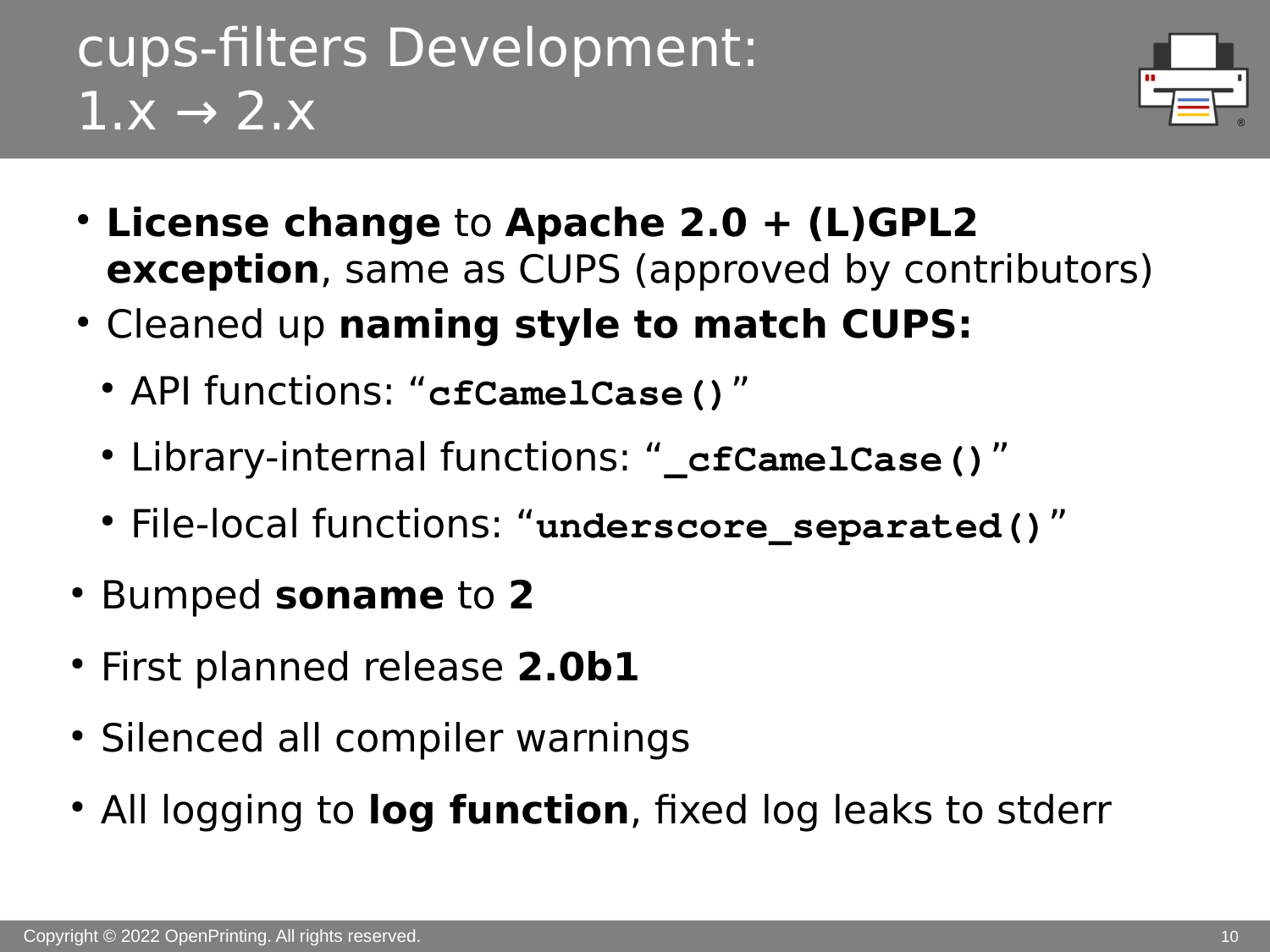# cups-filters Development:  $1.x \rightarrow 2.x$



- **Re-structuring to get rid of PPD support**
	- Currently: Filter functions support PPD files for CUPS → **libcupsfilters depends on libppd**
	- **How to solve this?**
		- **First thought: Conditional compiling**
			- Distros want PPD-free libcupsfilters? Or PPDsupporting for Printer Apps as RPM/DEB?
		- **Solution: Re-structuring**
			- Remove PPD support from libcupsfilters  $\rightarrow$  Original filter functions ("**cfFilter...()**") w/o PPD support
			- Wrapper filter functions ("**ppdFilter...()**") in libppd do PPD support and call orig. filter functions
			- CUPS 2.x and retro Printer Apps use libppd filters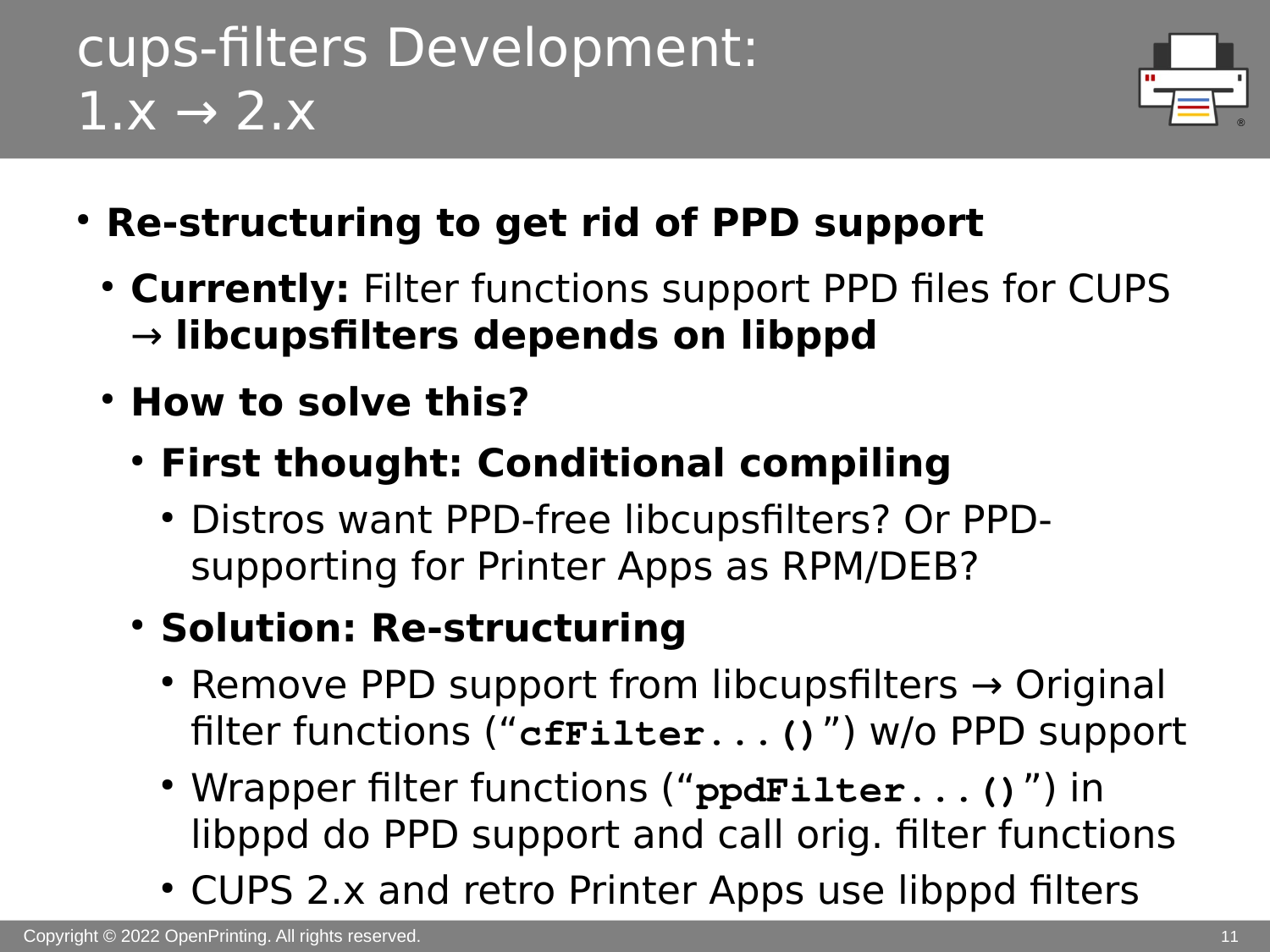# cups-filters Development:  $1.x \rightarrow 2.x$



- **Optional/Later 2.x release**
	- **"cfFilterPDFToPDF()" PDFio-based**
	- **libppd** in **separate** project
	- **cups-browsed** in **separate** project/Snap
	- Turn **cups-browsed** into **Printer Application**
	- Options for the *./configure* script for partial builds: No cups-browsed, no libppd/PPD support, no libqpdf, raster-only printing/scanning, … to **allow Snaps build only the part of cups-filters which they actually need.**

#### We have agreed on **not to rename cups-filters** and **libcupsfilters**.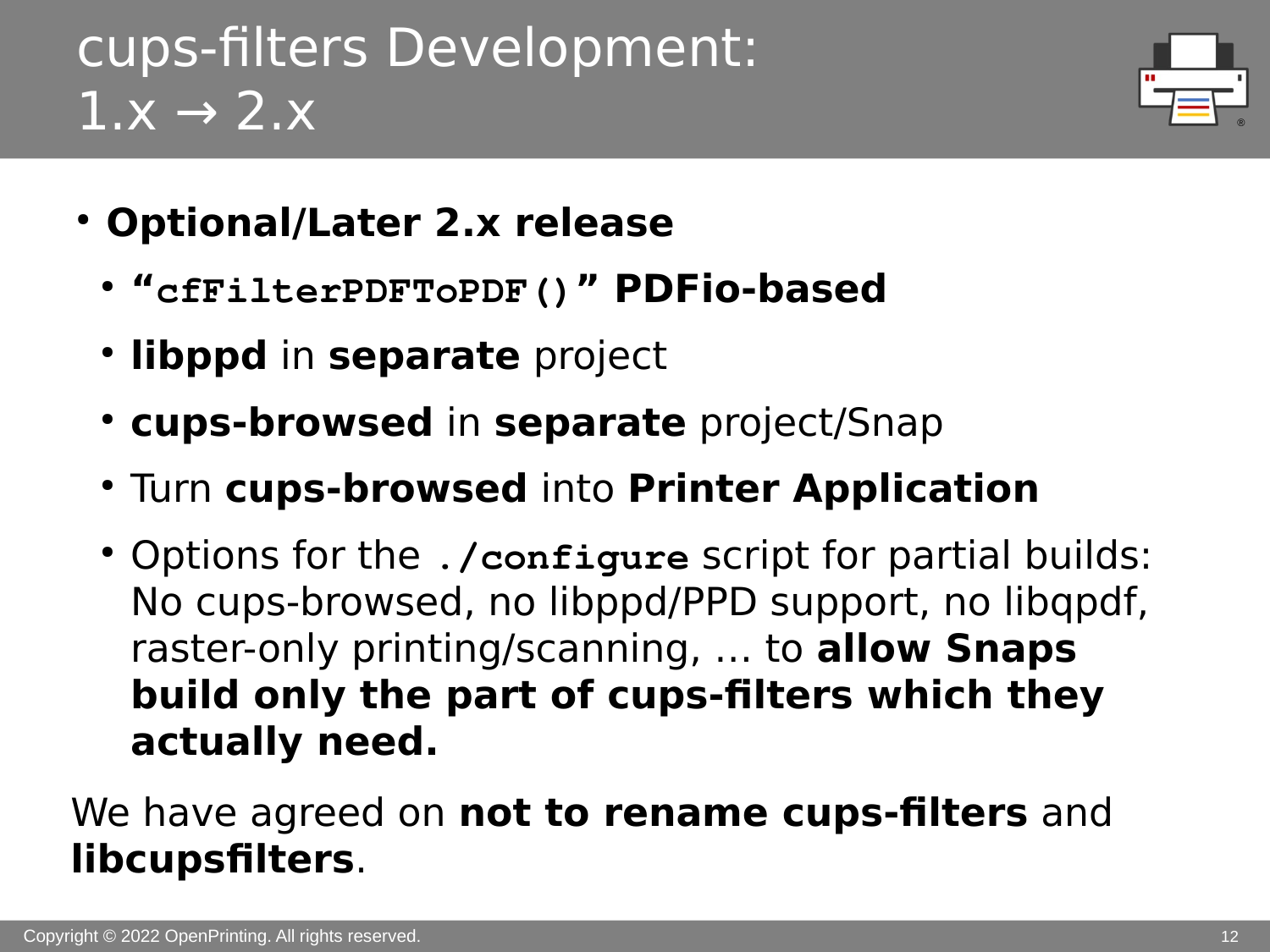

- A **Snap containing CUPS**, cups-filters, cups-browsed, Ghostscript, QPDF → **Complete CUPS printing stack**
- **No support for classic drivers**, as filters and PPDs cannot get dropped into Snap's file system → **Printer Applications**
- Sorting out all the problems with Canonical's Snap gurus on the snapcraft.io forum (see all links in README.md)
- Components **always up-to-date**, independent of release cycles: CUPS 2.4.x, cups-filters 2.x, Ghostscript 9.56.1, QPDF 10.5.0
- **Secure "cups" interface** for application Snaps to print
- Available in **Snap Store** "cups": https://snapcraft.io/cups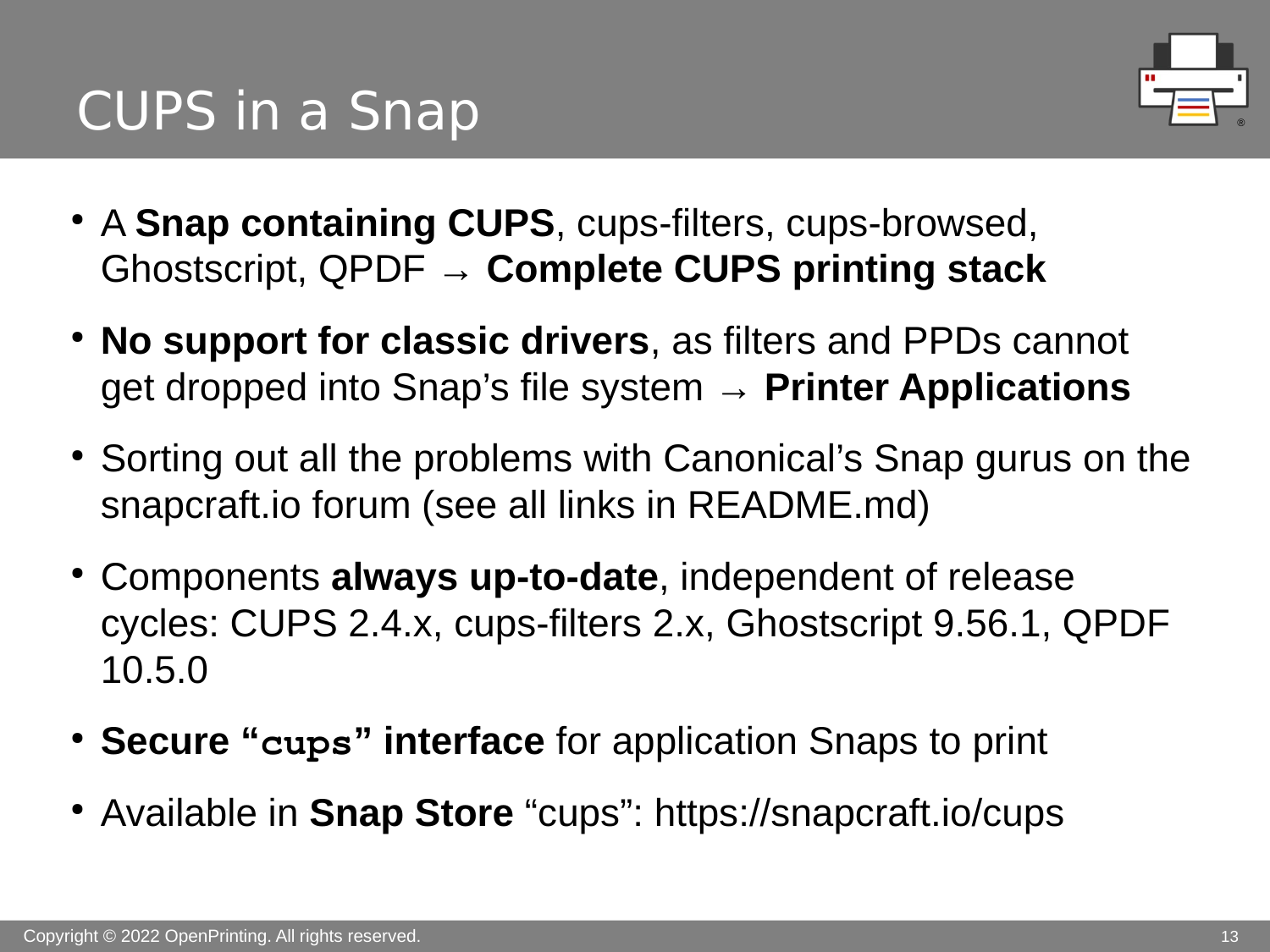#### Copyright © 2022 OpenPrinting. All rights reserved.

## CUPS in a Snap Properties

- **Three run modes**:
	- **Stand-alone**: Snap's CUPS is the only CUPS on the system, no classic CUPS present
	- **Proxy**: Classic CUPS present, Snap's CUPS clones the queues, is firewall for the classic CUPS
	- **Parallel**: Classic CUPS present, Snap's CUPS runs as second, indpendent CUPS (for development only)
- CUPS always listens on Snap's domain socket, in stand-alone mode also on the standard domain socket and port 631 for unsnapped clients
- To not need to create system users and groups use snapd's "snap daemon" for "lp" user and "adm" for "lpadmin" group
- Adapted to Snap environment via cups-files.conf and file permissions, no patches, explicit Snap support built into CUPS upstream code

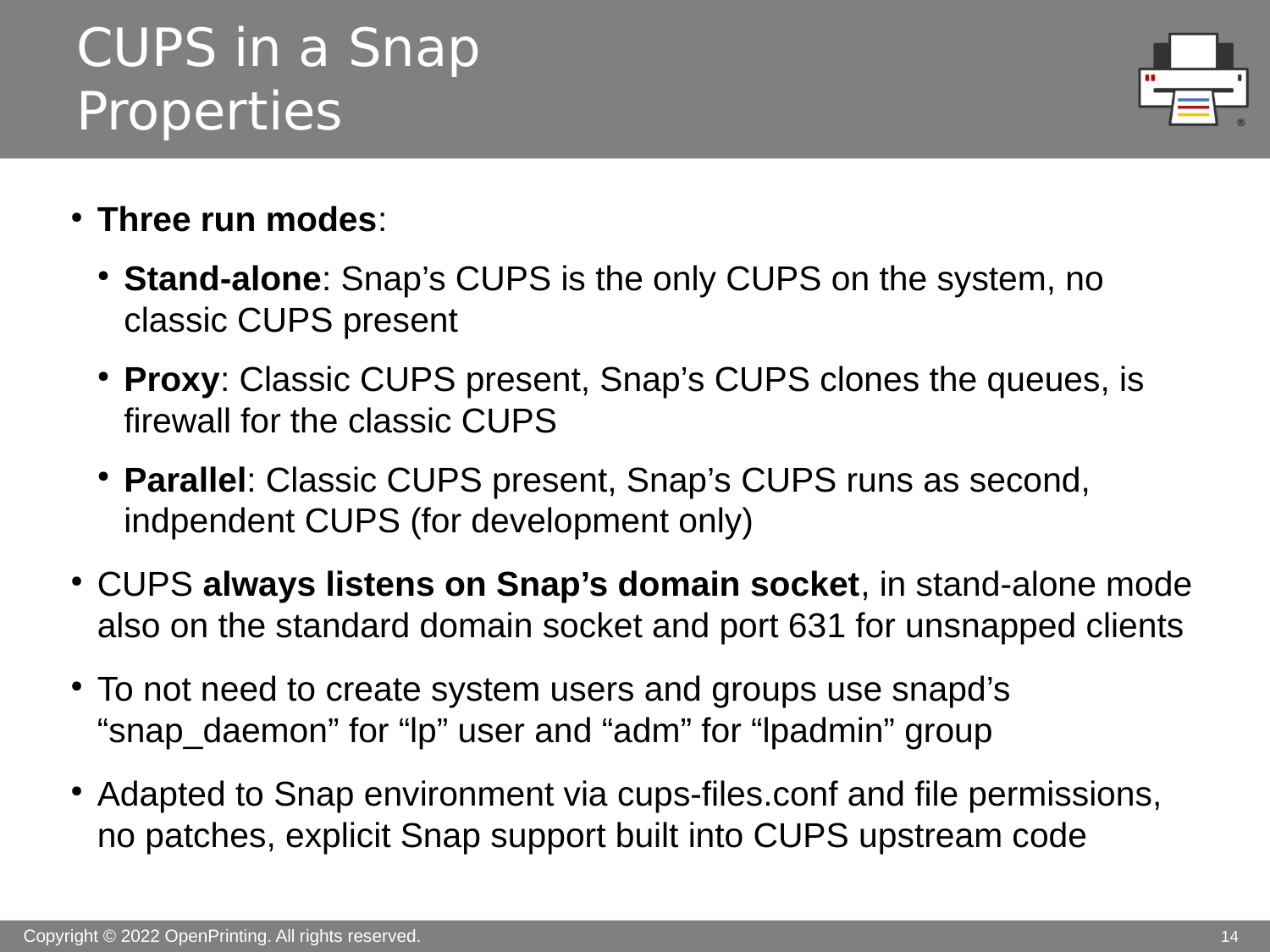# CUPS in a Snap Properties



- All **System-V-** and **Berkeley-style command line tools**, also **special tools** cupsfilter, driverless, ippfind, ipptool, ippeveprinter, ippproxy
- **cups-browsed** included, always attaching to the Snap's CUPS
- The **CUPS Snap on OpenPrinting** is **integral part** of the **Snap eco-system** as it is required for the "cups" snapd interface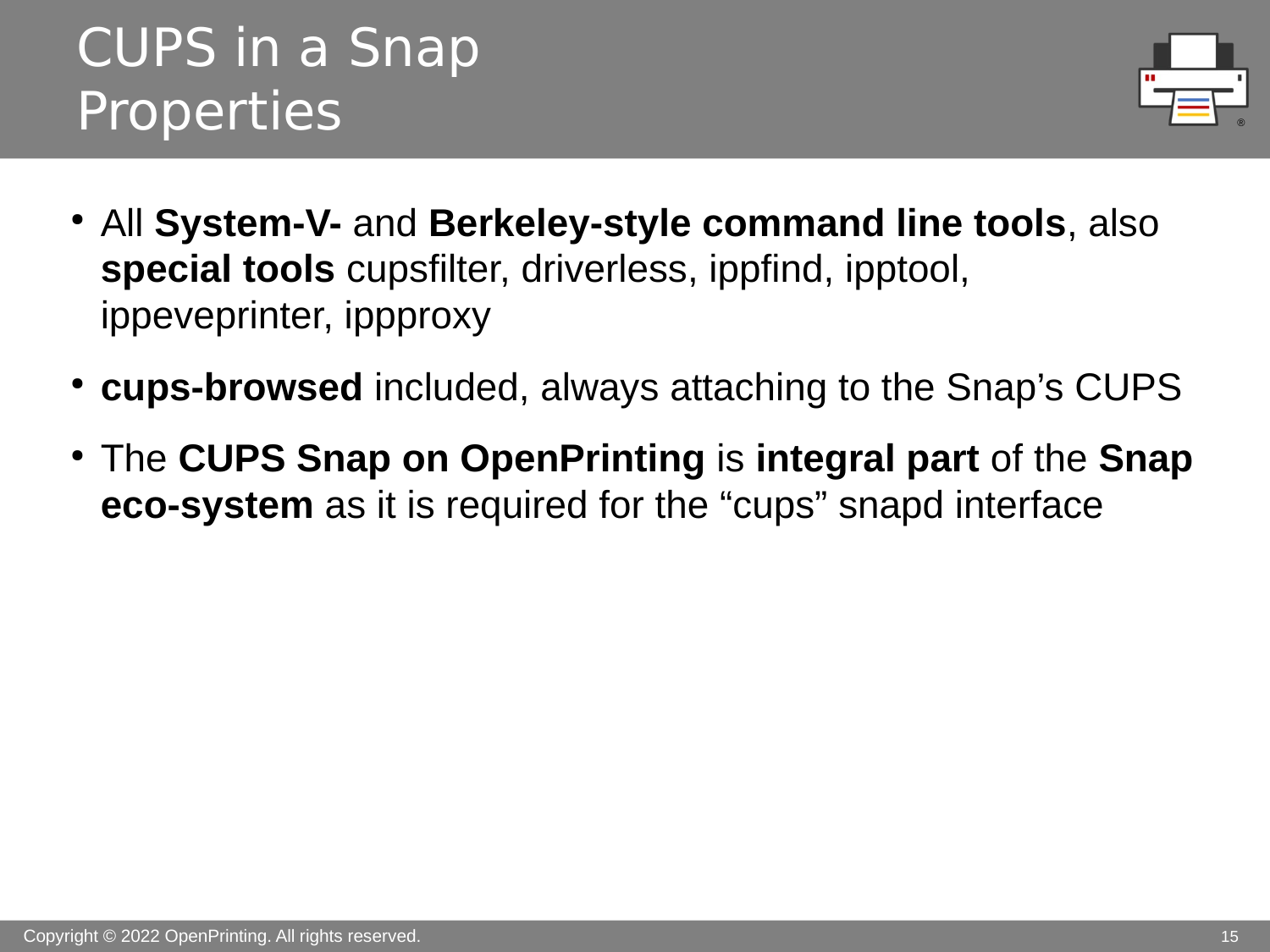# CUPS in a Snap Security concept



- **Snaps are usually completely confined** and can communicate only through **defined interface connections**
- **Everyone can upload Snaps** to the Snap Store **but**
	- On the user's system only "safe" interfaces of downloaded Snaps **connect automatically**
	- **"Dangerous**" interfaces need to get **connected manually** after Snap install (if they do not have auto-connect permission from the Snap Store team)
	- **Unconfined** ("classic") need **permission** of the Snap Store team
- For **using CUPS from Snaps** there are two interfaces:
	- "**cups**": For user application Snaps which print (**safe**)
	- "**cups-control**": Admin access to cupsd (**dangerous**)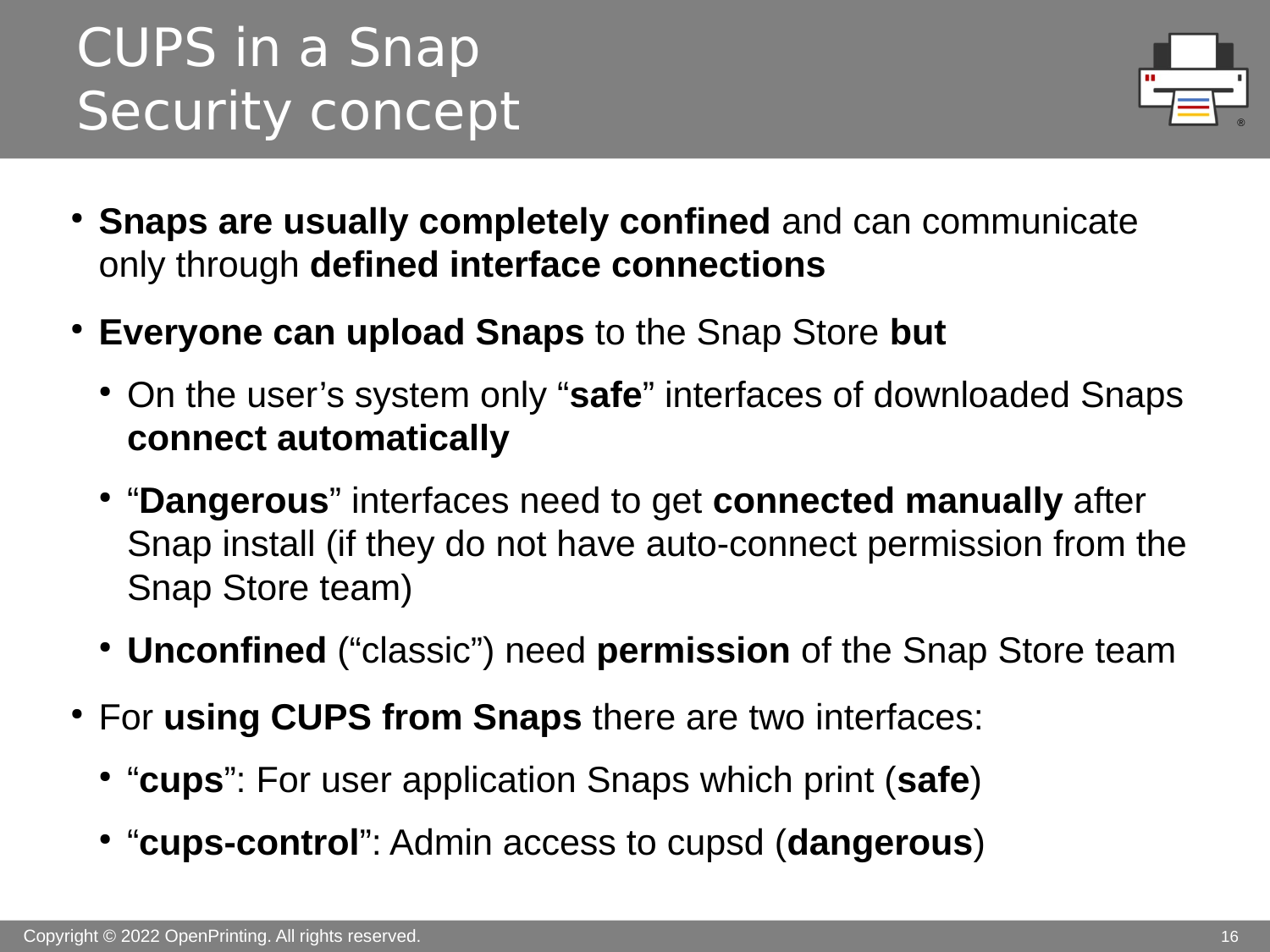# CUPS in a Snap Security concept



- Most **Snap interfaces** are defined only by **AppArmor rules**, but
- **"cups" vs. "cups-control" → Snap Mediation** 
	- **If cupsd receives an administrative request** it accepts it only if
		- The client is **no Snap** or a **classically confined Snap**
		- The client connects via "**cups-control**"
- User's system **usually has classic CUPS**, not CUPS Snap → **No Snap Mediation**, therefore
	- "**cups**" interface only connects to **Snap's domain socket**
	- Application Snap installation **dependency-installs CUPS Snap**
	- **CUPS Snap** in proxy (**firewall**) mode and mediates requests
	- User stays with **his queues** and (often proprietary) **drivers**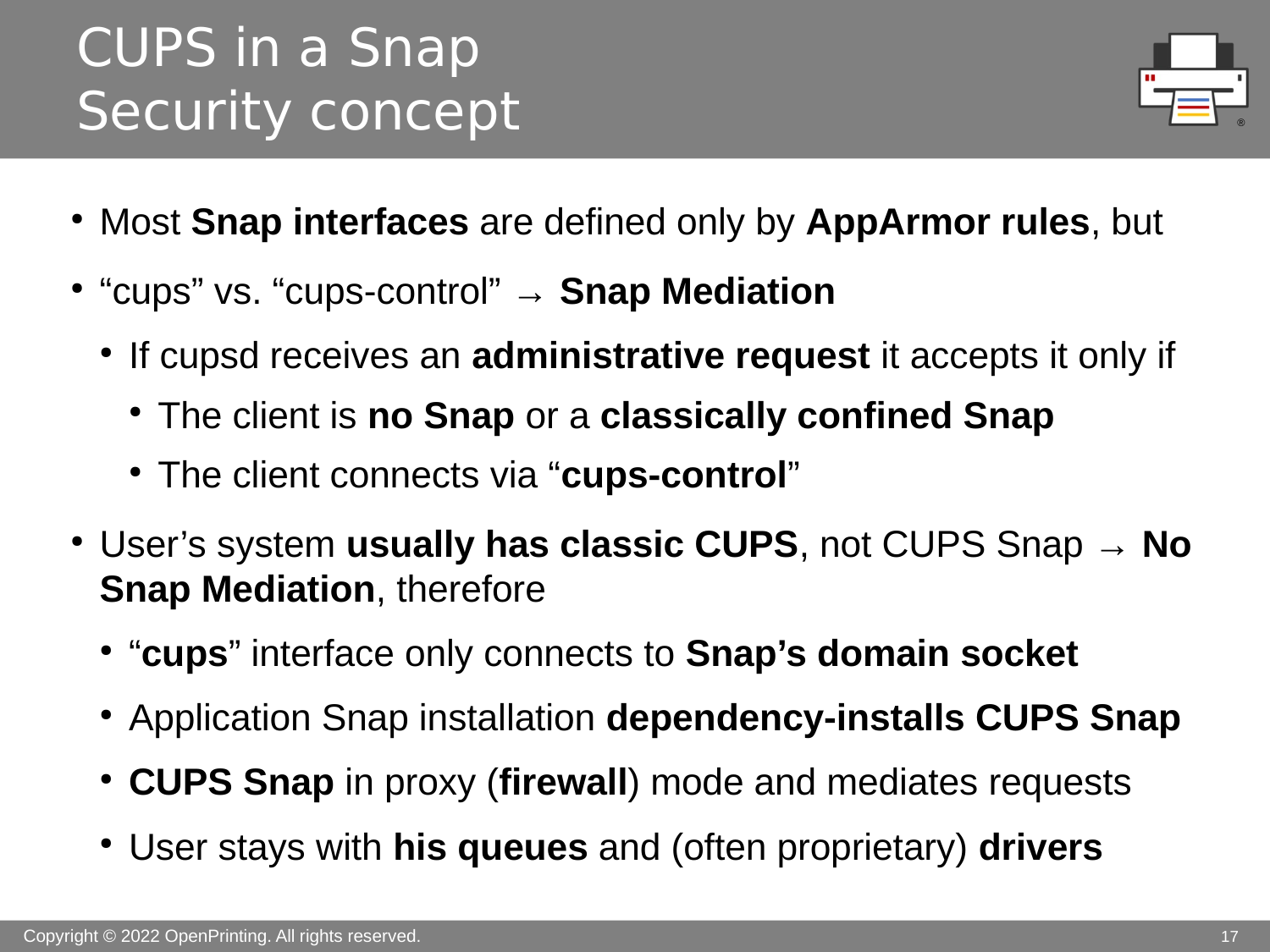# CUPS in a Snap as a distro's CUPS



- **What is needed:**
	- **DONE: Security concept** on the snapd side completed
	- **DONE: All drivers** available on Debian retro-fitted into **Printer Applications** (only Braille embossers missing)
	- **GUI tools:** GNOME Control Center "Printers & Scanners" WIP, **CPDB** for PPD-free print dialogs
	- **Look-up service for Printer Applications** on OpenPrinting web site planned
		- No follow-up on hardware-look-up feature request for Snap Store
		- Could support also other platforms, like Docker
- **Rehearsal for CUPS 3.x in a distro** (no PPD/driver support)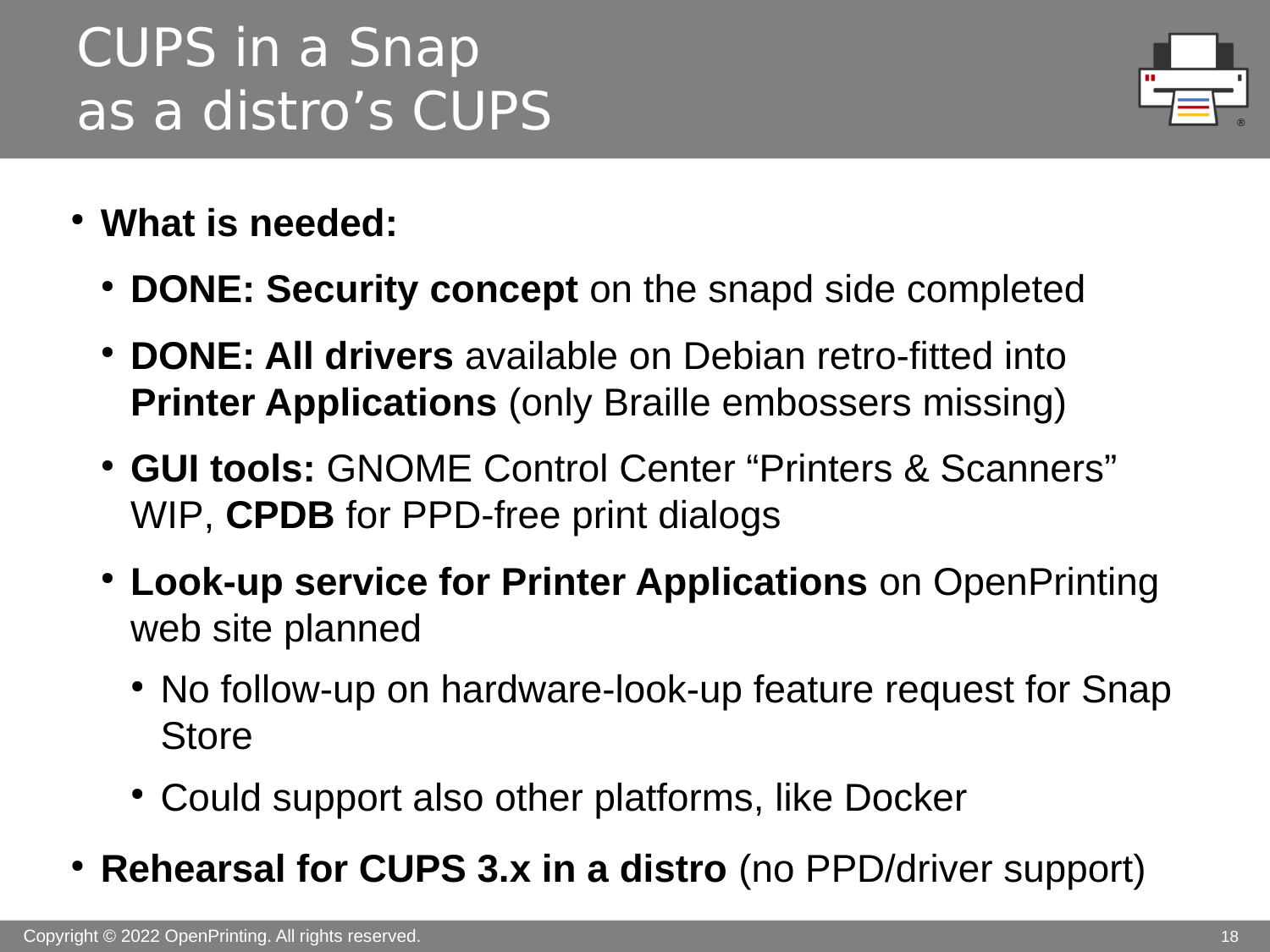# CUPS, Printer Applications, … Snap only ???



- **Snap is a sophisticated package format**, supports CLI apps, system daemons … Like phone apps … **BUT:**
	- **Slow start-up of desktop apps** (esp. Firefox, Chrome)
	- **Only one Snap Store**
- **Investigated other formats** 
	- **Flatpak**
		- Very common format for **desktop apps**
		- System access via **GUI portals** (GNOME, KDE) → **Not suitable for system daemons**
		- **Atomic distros for Flatpak use:** Possibility to add system daemons as OCI container image via Docker or podmap  $\rightarrow$ **Official OpenPrinting images on DockerHub needed**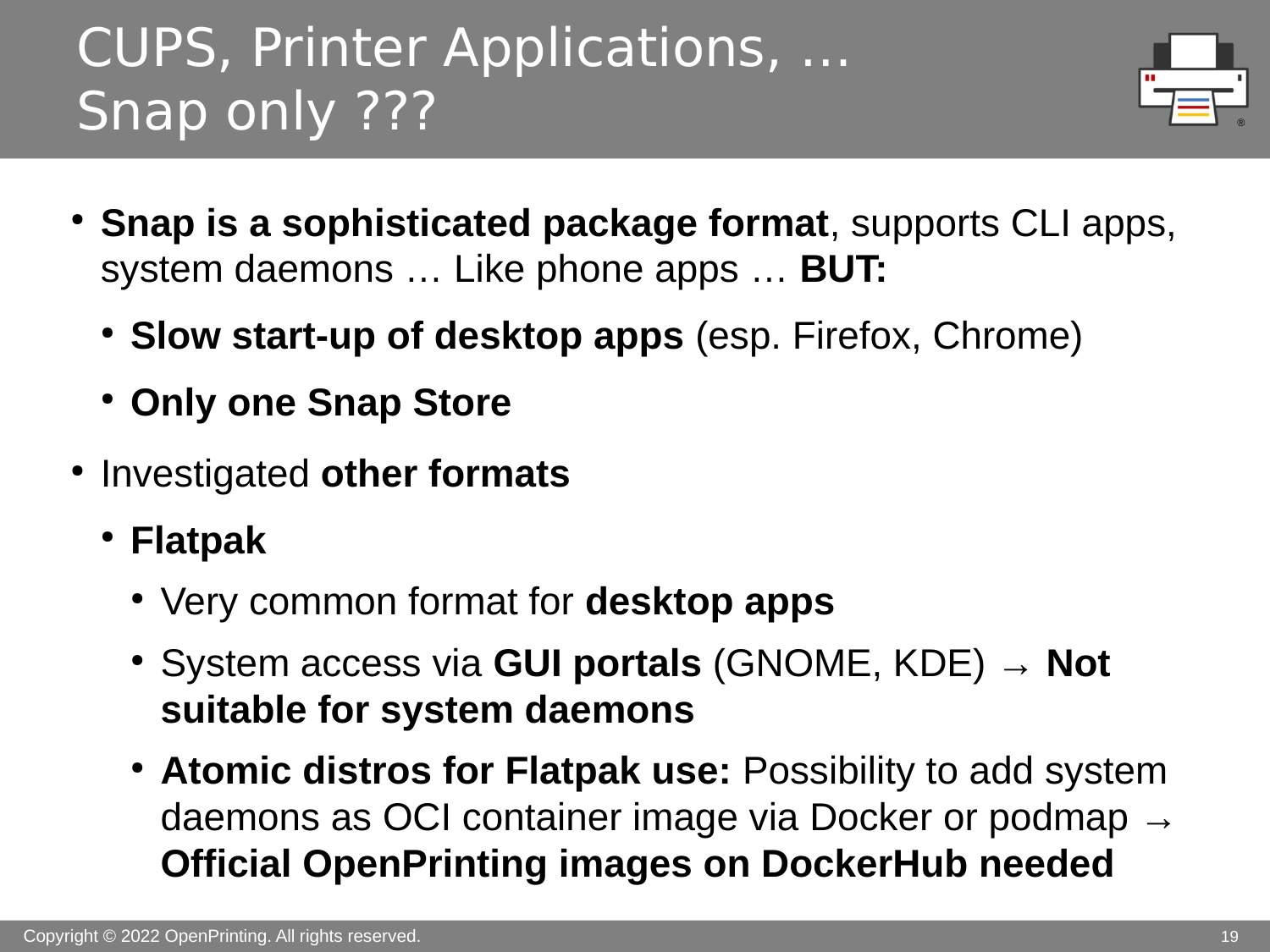# Printer Applications



- **PAPPL** got standard framework
	- PAPPL provides **everything required in a library**
	- **Driver developer** only has to do the **printer-specific parts**
	- **Tutorial** for manufacturers/driver developers written in GsoD 2020
- **pappl-retrofit**: Printer driver retro-fit library
	- **PPD handling**: Listing, filtering, selecting, options, installable accessories, CUPS extensions, drivers…
	- **Map job IPP attributes to best PPD option settings**
	- Calling external **CUPS driver filters** and **backends**
	- Printer App easy to create, minimum C code required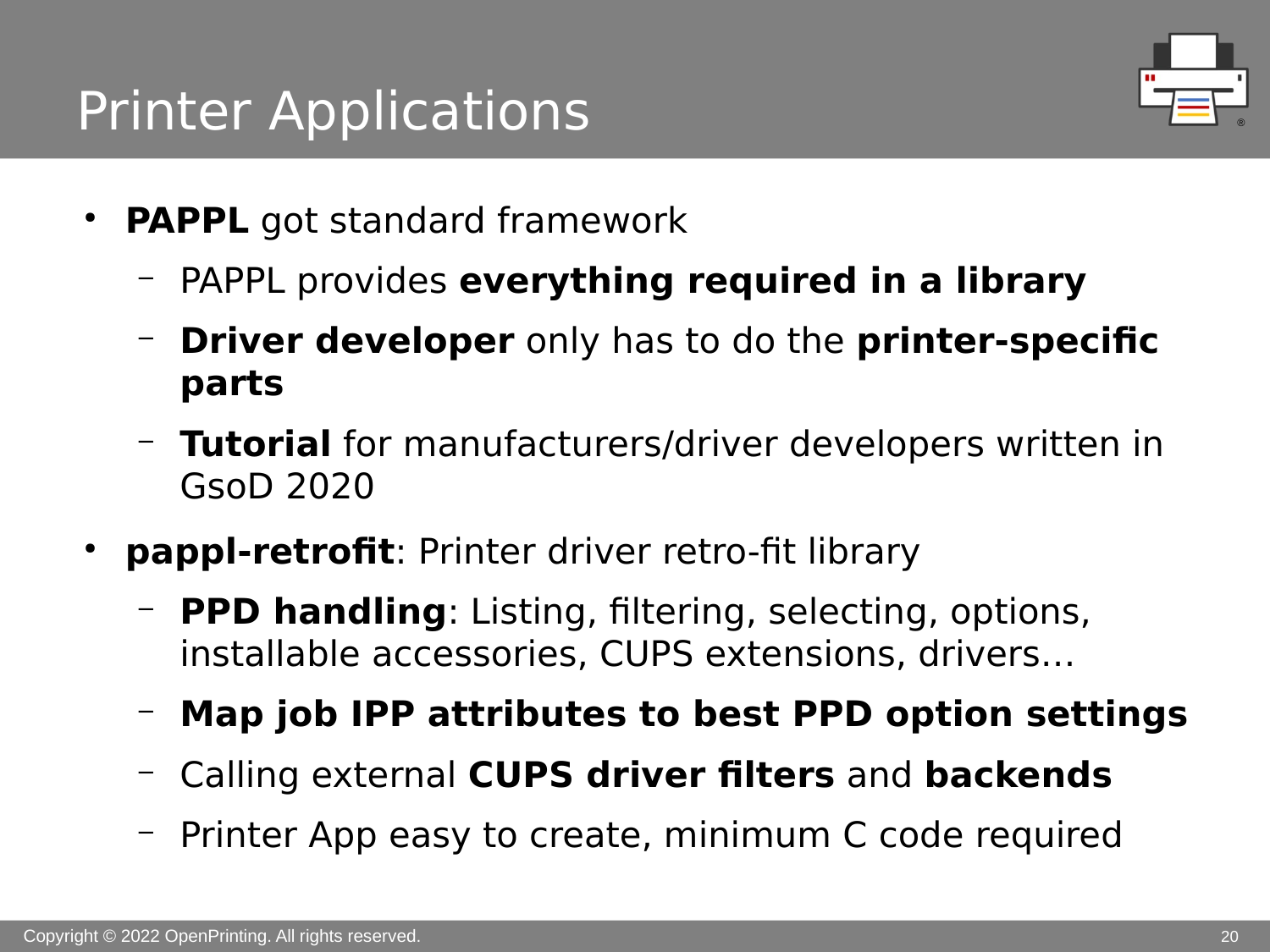# Printer Applications



- **Current Printer Aplications**:
	- **Retro-fitting all free drivers available in Debian**
		- PostScript Printer Application  $\sim$  4000 manufacturer PPDs
		- Ghostscript Printer Application All the rest
		- HPLIP Printer Application Proprietary plugin, no scanning
		- Gutenprint Printer Application Epson, Canon, Dye-Sub, ...
	- **Native Printer Applications**
		- Lprint Label printers
	- Map **classically installed (also proprietary) drivers** into a Printer Application (not available as Snap)
		- Legacy Printer Application
- For **unmaintained drivers** wrap filters and PPDs into Printer Application via **pappl-retrofit**
- **Native Printer Applications** for **maintained drivers**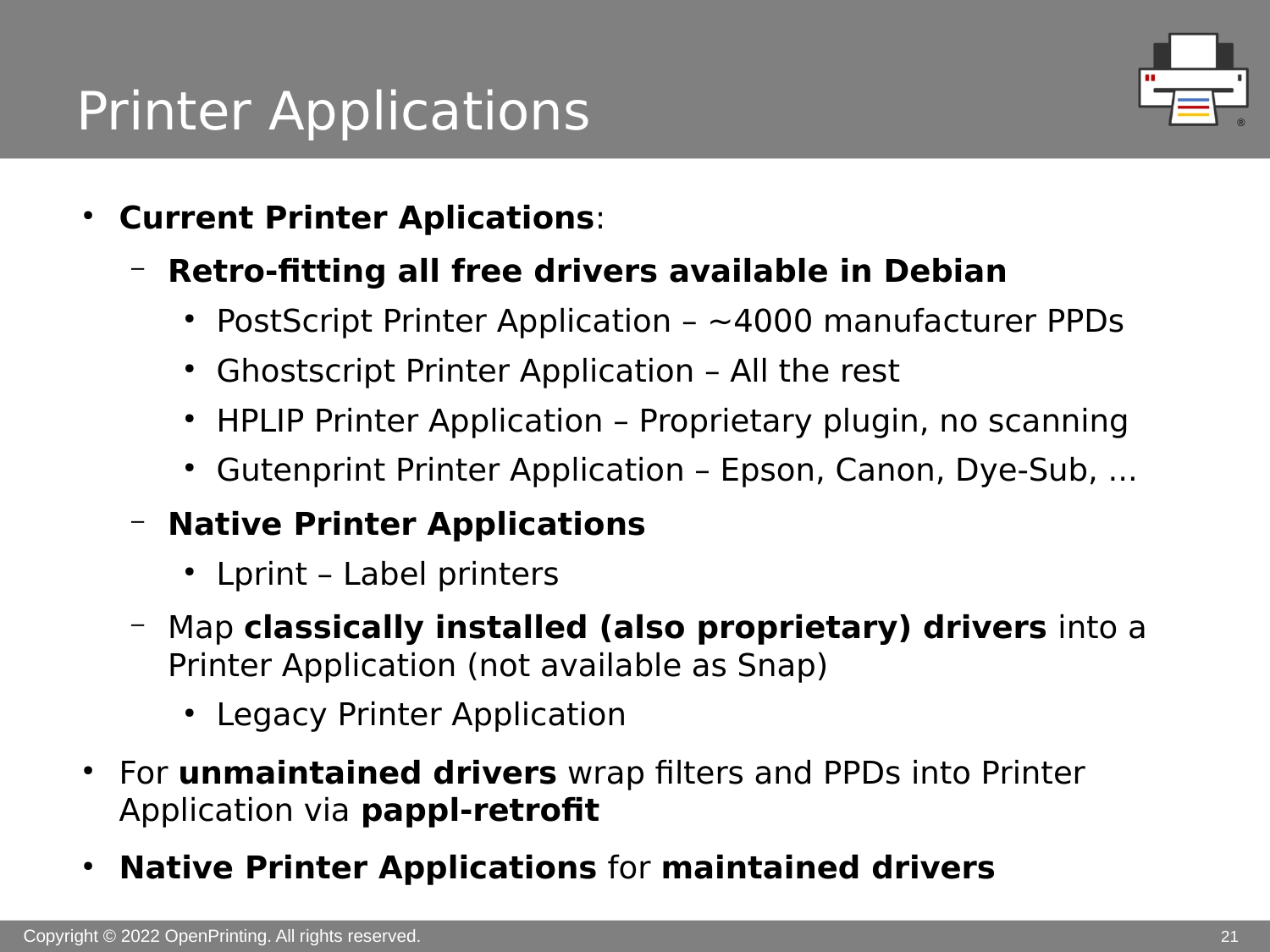# Driverless Scanning



- **3 Standards**
	- **IPP Scan**, open PWG standard
	- **eSCL**, proprietary, from HP, specs published by Mopria
	- **WSD**, from Microsoft and W3C
- All are mainly intended for **multi-function printers**
- **eSCL** and **WSD** one **already available** in **AirScan** devices
- **2 SANE drivers** for eSCL: "escl" from Thierry Hucahrd and "airscan" from Alexander Pevzner, both in most distros
- Alexander has added **WSD support** and will add **IPP Scan** if needed/required
- At least **eSCL** also works via **IPP-over-USB** (ipp-usb)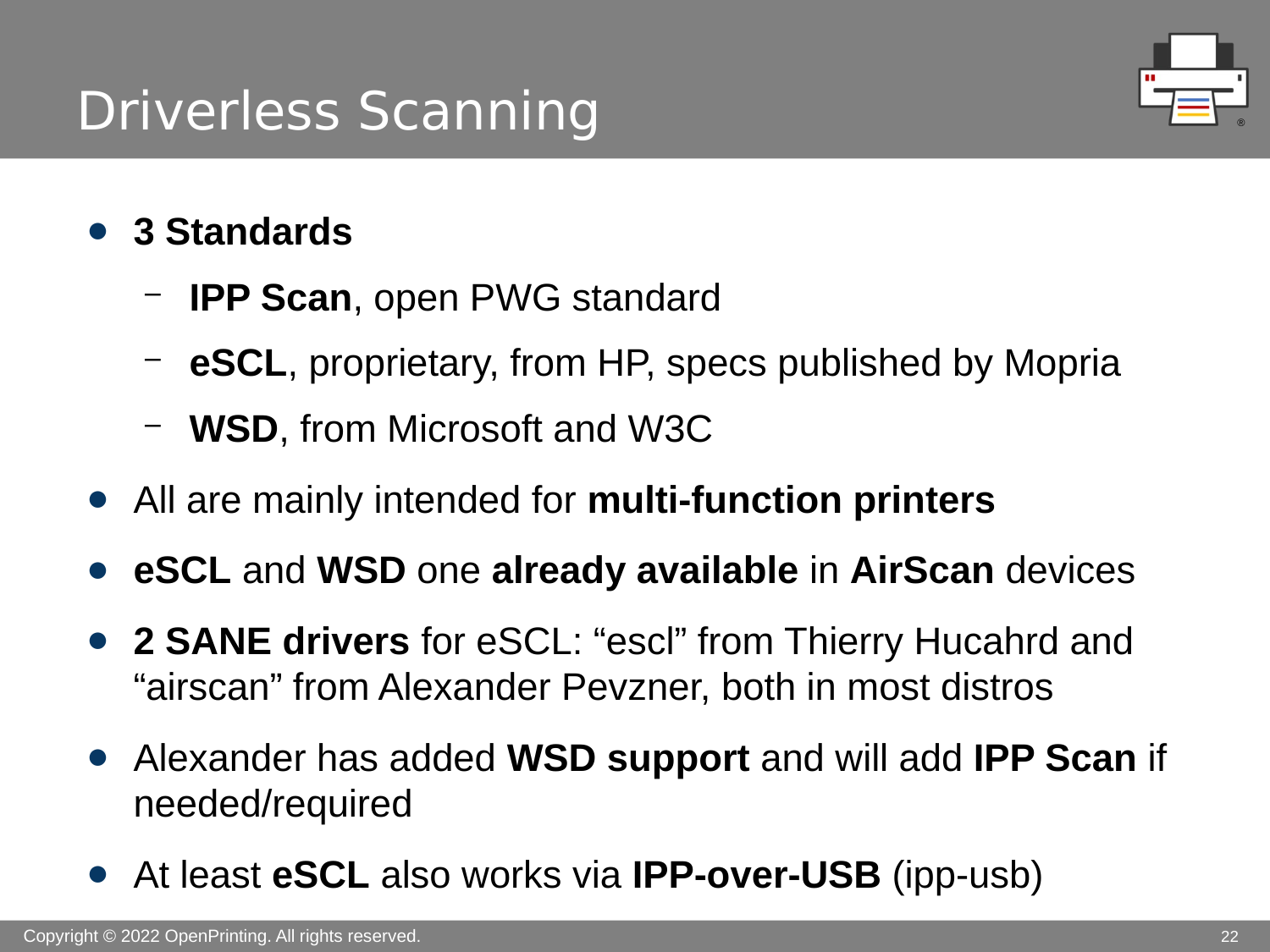# Sandboxed Scanner Drivers



- **Current situation: SANE**
	- Scanner driver (**SANE backend**) is shared library
	- Scanning app (**SANE frontend**) links backends dynamically
	- **To add a driver it needs to be dropped in backend dir** => not good for sandboxed packaging
- **New scanning environment: eSCL/IPP Scan driverless**
	- **Scanner drivers in Scanner Applications, emulating driverless scanner**
	- Scanning app is **eSCL/IPP Scan client**
	- Legacy: App uses only sane-airscan SANE backend, SANE drivers enclosed in legacy Scanner Application
	- **Scan support in PAPPL is WIP**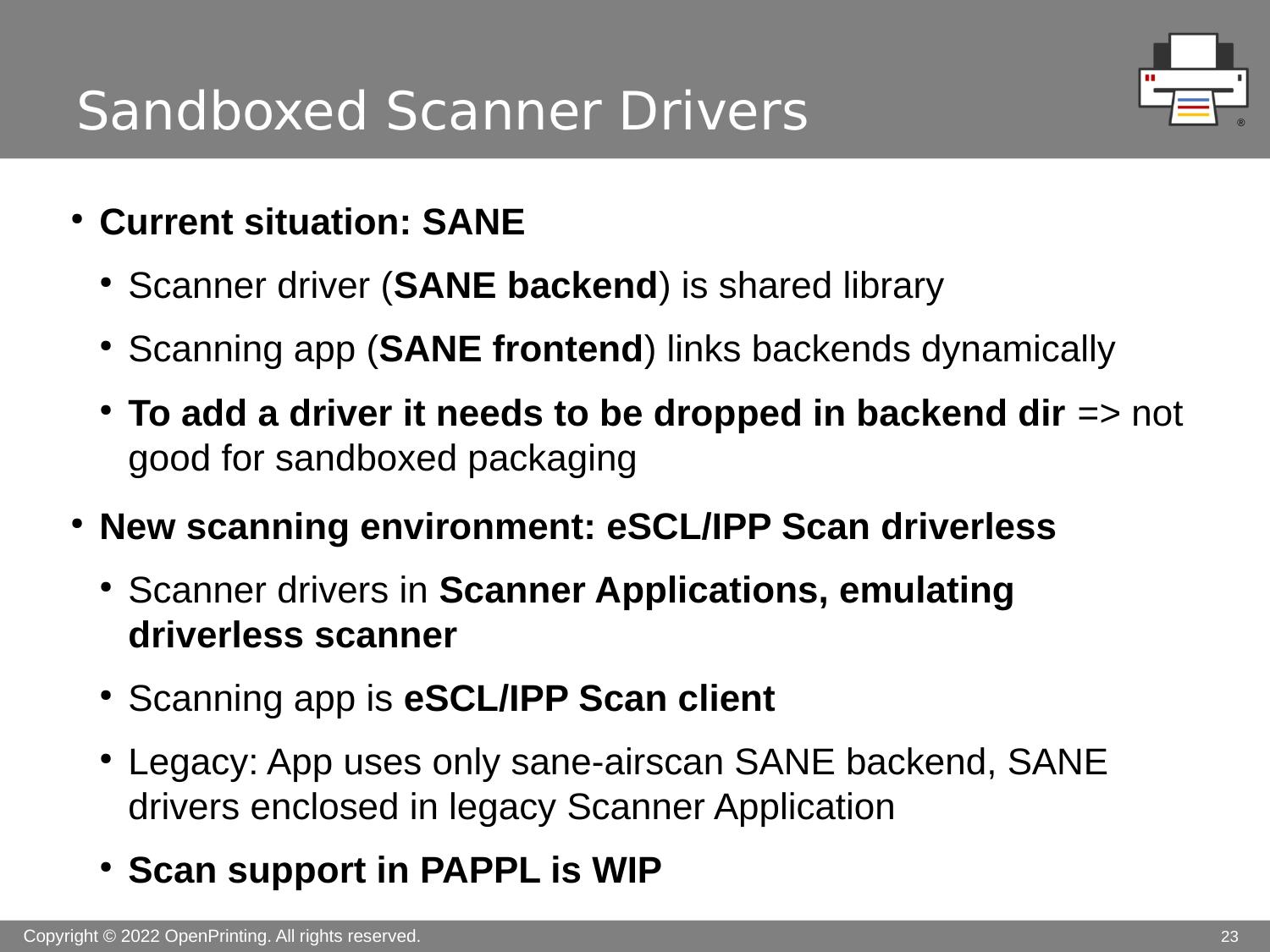## IPP-over-USB: ipp-usb



- **Ipp-usb written in Go, as Go has sophisticated HTTP library to** read out buffer on closed connection
- Ipp-usb works perfectly, esp. web admin interface
- **Chrome OS not accepting software in Go** due to high memory footprint  $\rightarrow$  Own approach in Rust
- **ippusbxd** development **discontinued**
- **eSCL scanning** and **IPP Fax Out** work with ipp-usb
- **Note all 7/1/4 USB printers do driverless** (not standardconforming), e. g. HP Laser series (Wi-Fi works, firmware bug?)
- **ipp-usb Snap** available
	- Uses UDEV-watching script to replace missing UDEV rule support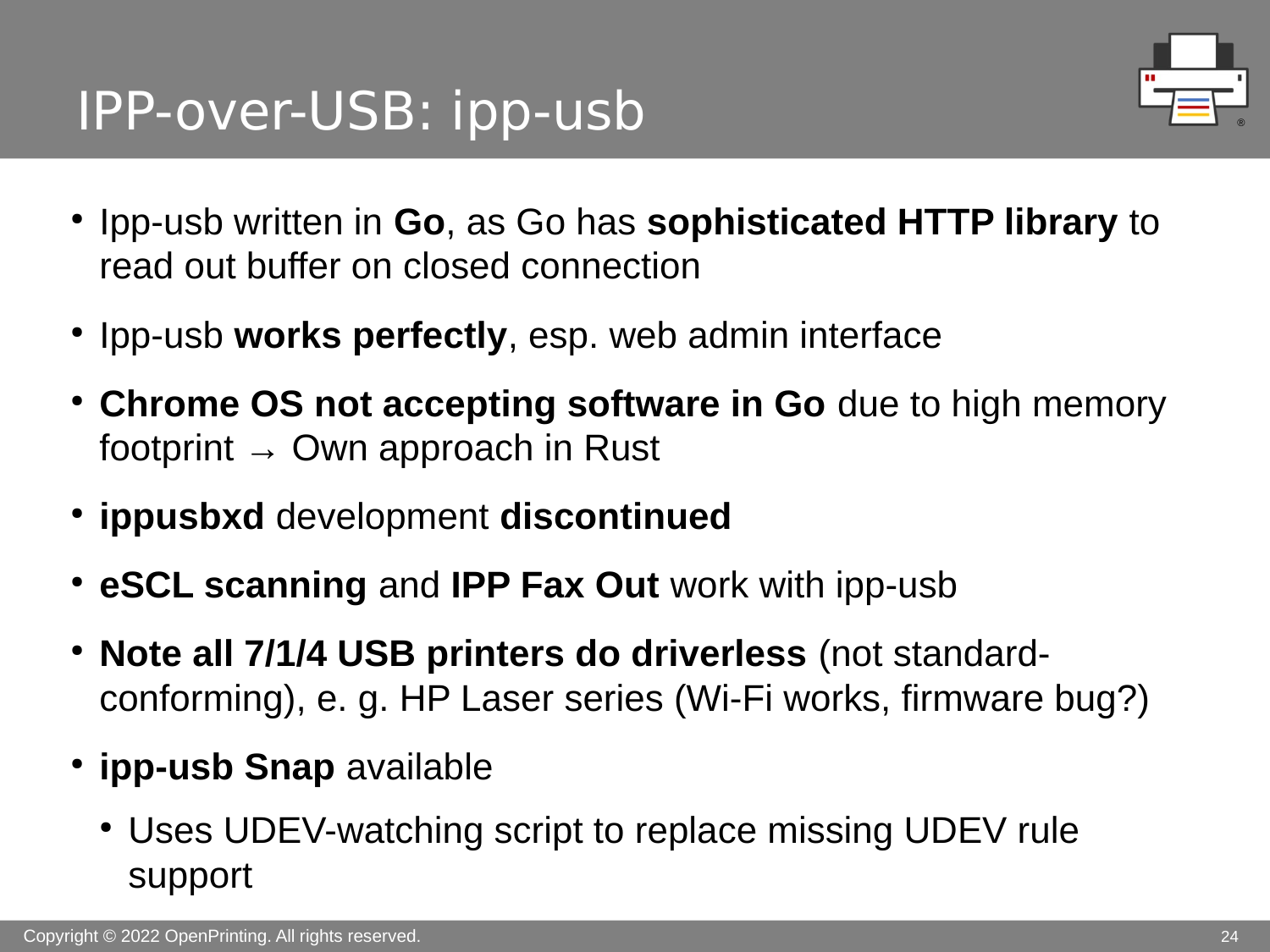# Printing GUIs What do we need?



- **Print dialog**: We need to get **CPDB** into GTK and Qt
- **Printer Setup Tool**
	- **Main Window**
		- List all IPP services as reported by DNS-SD, list Printer Applications and their queues in a group, no duplicates for IPv4/IPv6, IPPS, interfaces
		- Buttons for web interface, add new queue, show jobs ...
	- **Add Printer Wizzard**
		- List of discovered non-driverless USB/network printers, click button to see list of Printer Applications supporting the printer, installed ones and available in Snap Store (look-up service on OpenPrinting)
		- Buttons to setup printer with selected Printer Application and to install Printer Application from Snap Store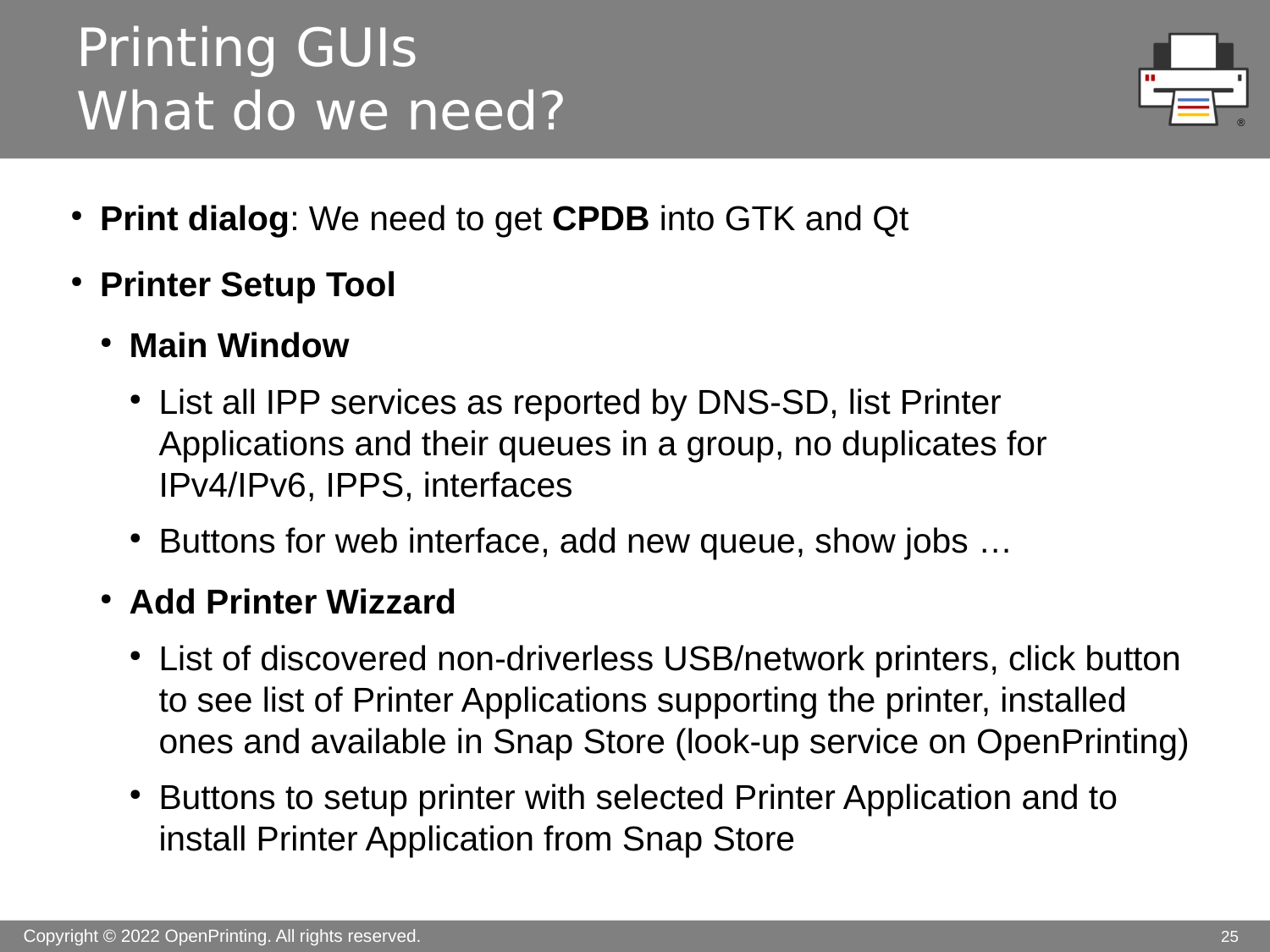# Printing GUIs GNOME Comtrol Center



- New "**Printers & Scanners**" module for the New Architecture replaces old "Printers" module
- **Three main parts:**
	- **Main screen: List IPP services** (printing, scanning, fax out) by device – Divyasheel, GSoC 2021
	- **IPP System Service configuration dialog** Lakshay Bandlish, GSoC 2020
	- Add Printer Dialog, adding and managing non-driverless printers GSoC 2022 ???
- Also support by the **Canonical Desktop and Design Teams**